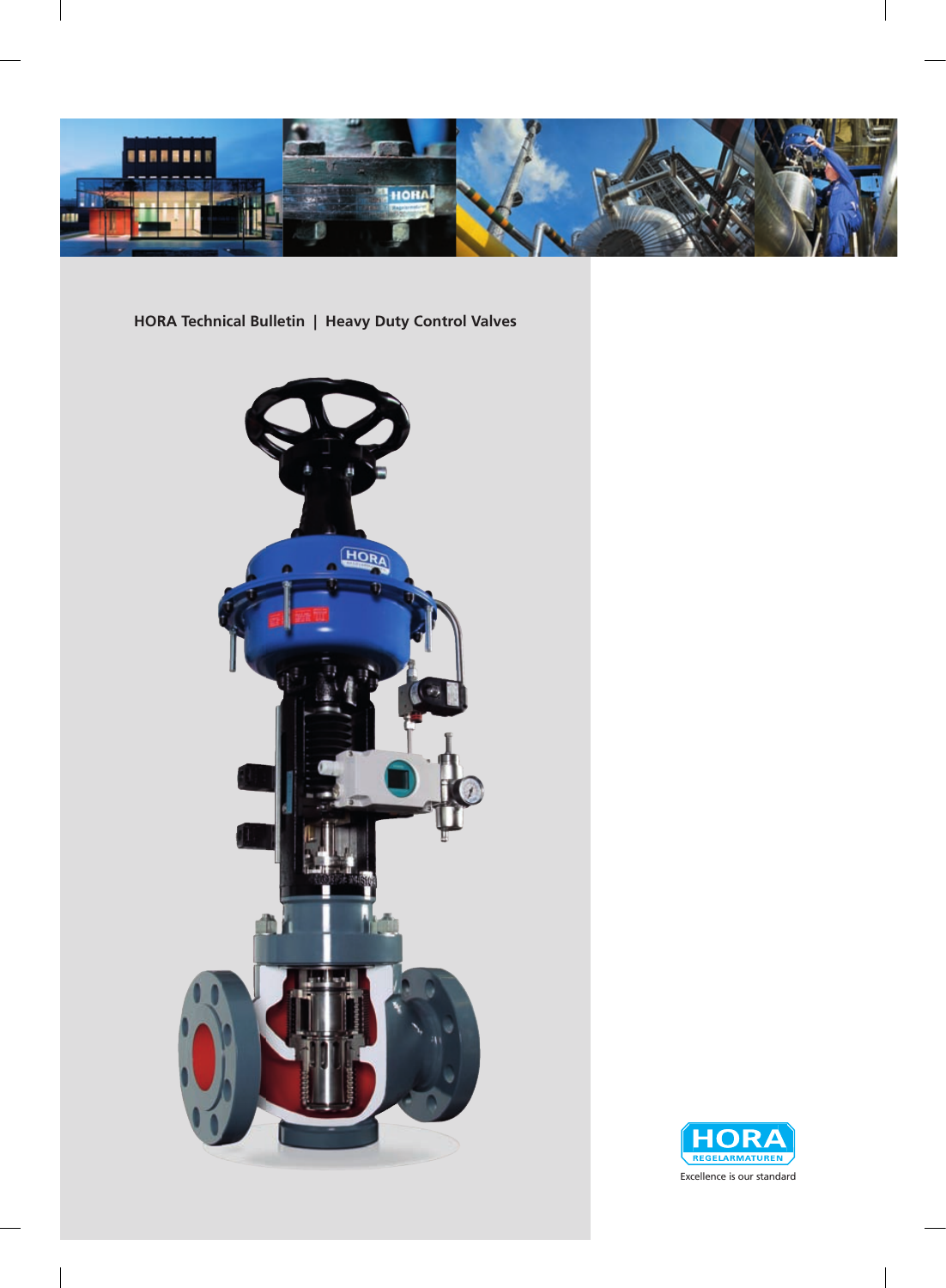The HORA Heavy Duty Control Valve is a versatile, modular globe valve designed for severe duties. This type of valve can be utilized to regulate and control the flow of gases, steams or liquids in all industrial applications. It is particularly suitable for the water-steam cycle in high pressure/high temperature power plant applications.

Working in close cooperation with end-user facility engineers and technical staff, HORA can identify common problems and our long-standing expertise in valve design enables us to eliminate them. The result is the HORA Heavy Duty Control Valve, which incorporates a number of sophisticated design improvements:



Exploded view drawing

- For optimum flow, the internal geometry of the valve body has been designed and validated using FEM and CFD techniques.
- Operating and maintenance costs are minimized by the use of quick-change trims and highly wear-resistant materials.
- A modular design with an extensive array of standard trims as well as madeto-measure solutions provides optimum performance in flow control.
- An exchange of trims is possible so the valve can be adapted to meet revised process conditions, e.g. plant upgrades.
- A wide range of actuators is available: manual, pneumatic, electric and electro-hydraulic.
- **HORA** maintains a stock of valve bodies and modules, so product lead times are short, which in turn makes planning for maintenance and plant outages easier.
- The HORA Heavy Duty Control Valve is a premium design providing long service life.

Careful material selection and proven design eliminate common issues associated with control valves such as erosion, corrosion, cavitation, vibration, noise and poor controllability. By combination of optimized design and cost-efficiency, the HORA Heavy Duty Control Valve is a superb choice for severe service operating conditions.

For applications in pressure classes lower than PN 63 or Class 600, please refer to the HORA Standard Duty Control Valves.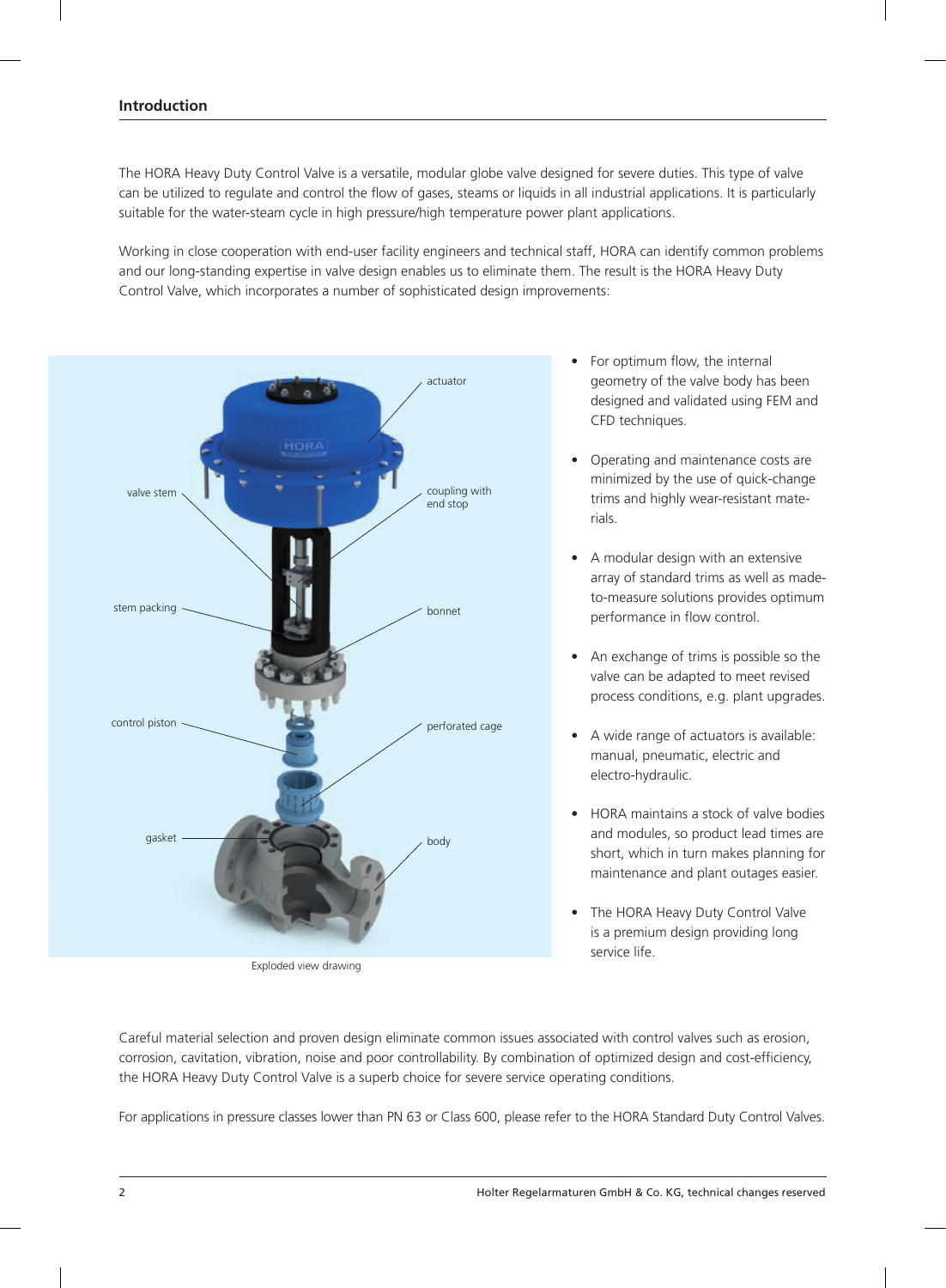

Equivalent stress of a valve body at defined load

The valve body is meticulously designed by means of the Finite Element Method (FEM) and Computational Fluid Dynamics (CFD). This results in high structural integrity. Stress and ensuing damage is reduced to the minimum and the life expectancy of the valve is extended.

The interiour geometry of the valve has purposely designed large spaces to allow easy access with serviceability in mind. The body can accomodate various trim designs and exhibits high flow coefficient values as well as low turbulence. Depending on pressure class and valve size, end connections are available as socket-weld, butt-weld or flanged. For gas and steam applications involving high pressure drops or high velocities, outlet extensions with integrated perforated discs can be supplied.

The temperature distribution of insulated valves are analyzed by extensive CFD simulations. At temperatures above 400  $^{\circ}$ C (752  $^{\circ}$ F), an intermediate yoke is utilized to protect the actuator and any optional accessories from overheating and resulting damage.



Temperature distribution of an insulated valve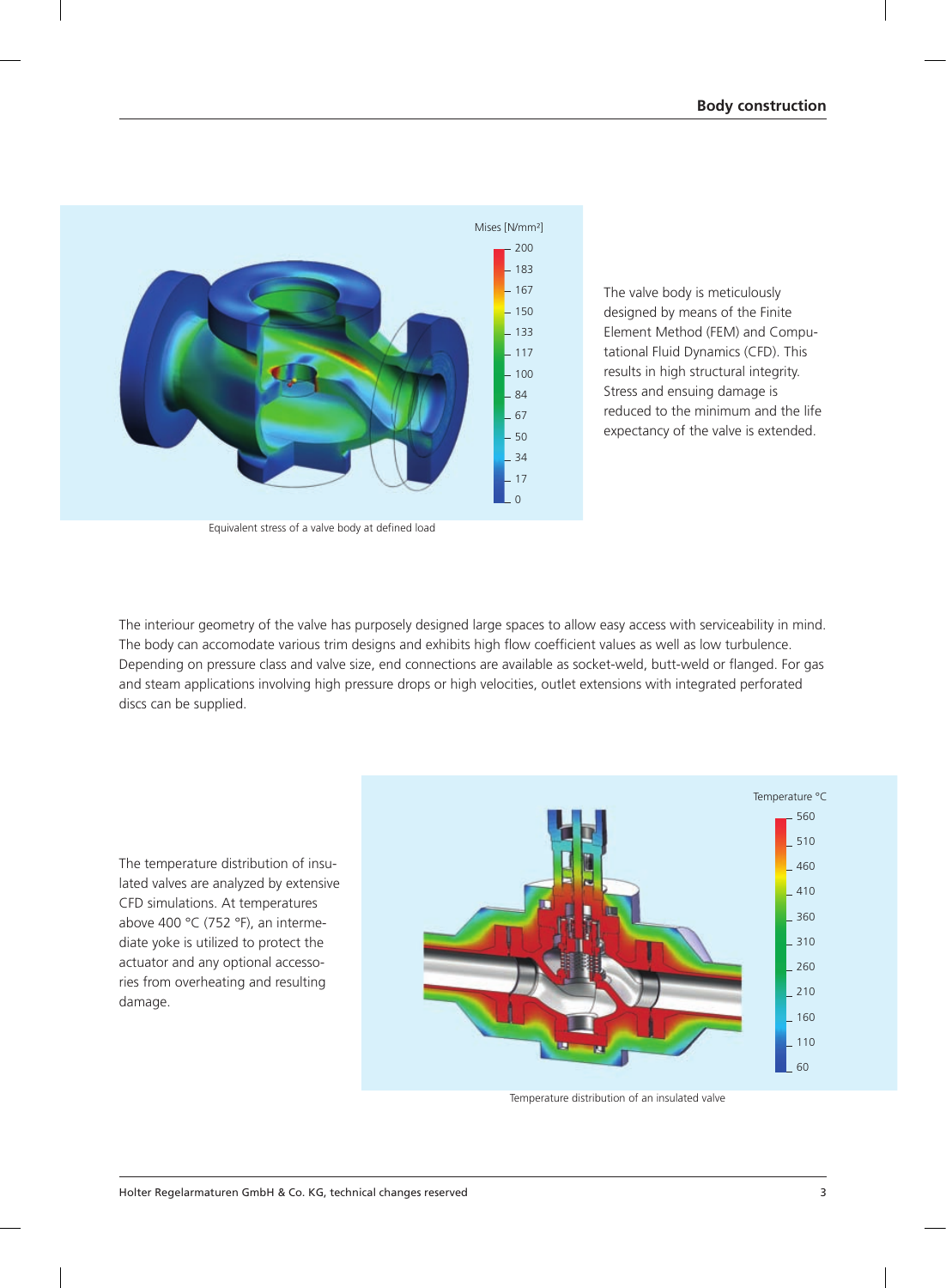For the HORA Heavy Duty Control Valves, a wide range of different trim designs is available. The trim components can be replaced to adapt the valves to changed process parameters. The same types of trims can also be used in HORA angle valves. Some typical trim setups are presented below.



# **Low-flow trim**

This type of trim features an elegantly simple and advantageously precise construction. It is optimized for perfect control at very low flow rates. The construction, with a guided parabolic plug, is capable of handling high differences in pressure. The low-flow trim is only available in hardened material to ensure low wear between the plug and the seat with perforated cage. Direct armoring is also available. The flow direction for this type of trim is to open. A typical application is the spray water control of desuperheaters and steam conditioning valves.

#### **Multi-purpose trim**

This trim is the best choice for high capacities and large pressure drops. The trim features a multi-stage design for the prevention of cavitation and for the effective attenuation of vibration and noise. The quick-change design reduces maintenance time and no special tools are required. The cage is not screwed or welded – it is held in place by the bonnet. Three different versions are available: unbalanced, balanced and balanced with pilot plug. The modular design ensures maximum flexibility. Independent of the flow direction, a strainer can be utilized.

# **Cascade trim**

In applications where pressure drops of up to 150 bar occur within an incompressible fluid, a cascade trim can be used to prevent cavitation. The flow path is shaped by facets on the multi-angled plug, together with the profile of the seat, this leads to a cascading effect which controls the pressure drop. The multi-stage cascade plug with up to  $3 + 1$ stages is manufactured by tolerancecontrolled machining. In applications like pump protection, boiler start up or spray water control, this type of trim has proven to be advantageous.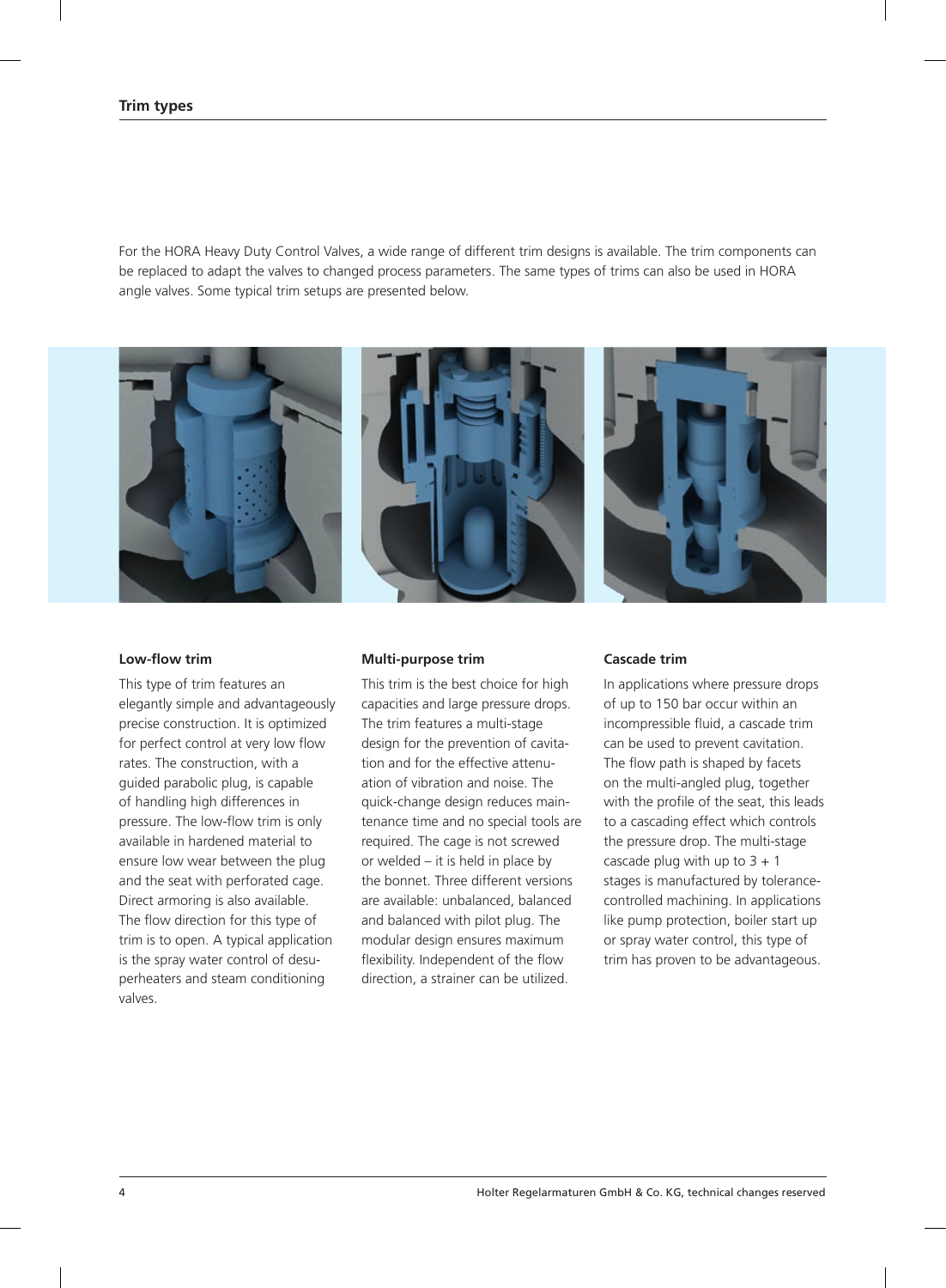Welded seats and directly armored seats are available on request. Screwed seats are supplied with a quidance or armored with Stellite 6. A "soft seat" is used for applications where bubble-tight shut off is required. The materials and combinations of all internal parts are selected based on detailed engineering data and in consideration of the specific application the valve is intended for.



# **Multi-stage convoluted-path trim**

If pressure drops of up to 300 bar in an incompressible fluid have to be handled, the multi-stage convolutedpath trim is first choice. The special design of this trim prevents erosion and cavitation and leads to low trim exit velocities. A combination of two seats leads to high reliability and minimizes wear of the main seat. This type of trim is typically used in applications such as pump protection, boiler start up or spray water control.

#### **Multi-stage on/off trim**

This multi-stage trim with perforated discs is predominantly used in boiler feedwater recirculation and pump protection applications. The design inhibits cavitation effects and features a tight shut off. The seat design allows a worn seat to be turned upside down thus doubling the service life.

### **Twin trim**

The twin trim is a cage-guided trim featuring an integrated pilot plug in addition to the main control plug. It can control high pressure drops at low loads by the low-friction multistage design pilot plug and during standard operation, high capacities can be controlled by the main plug. A typical field of application is the control of boiler feedwater. The twin trim eliminates the need for a second valve and for additional by-pass piping.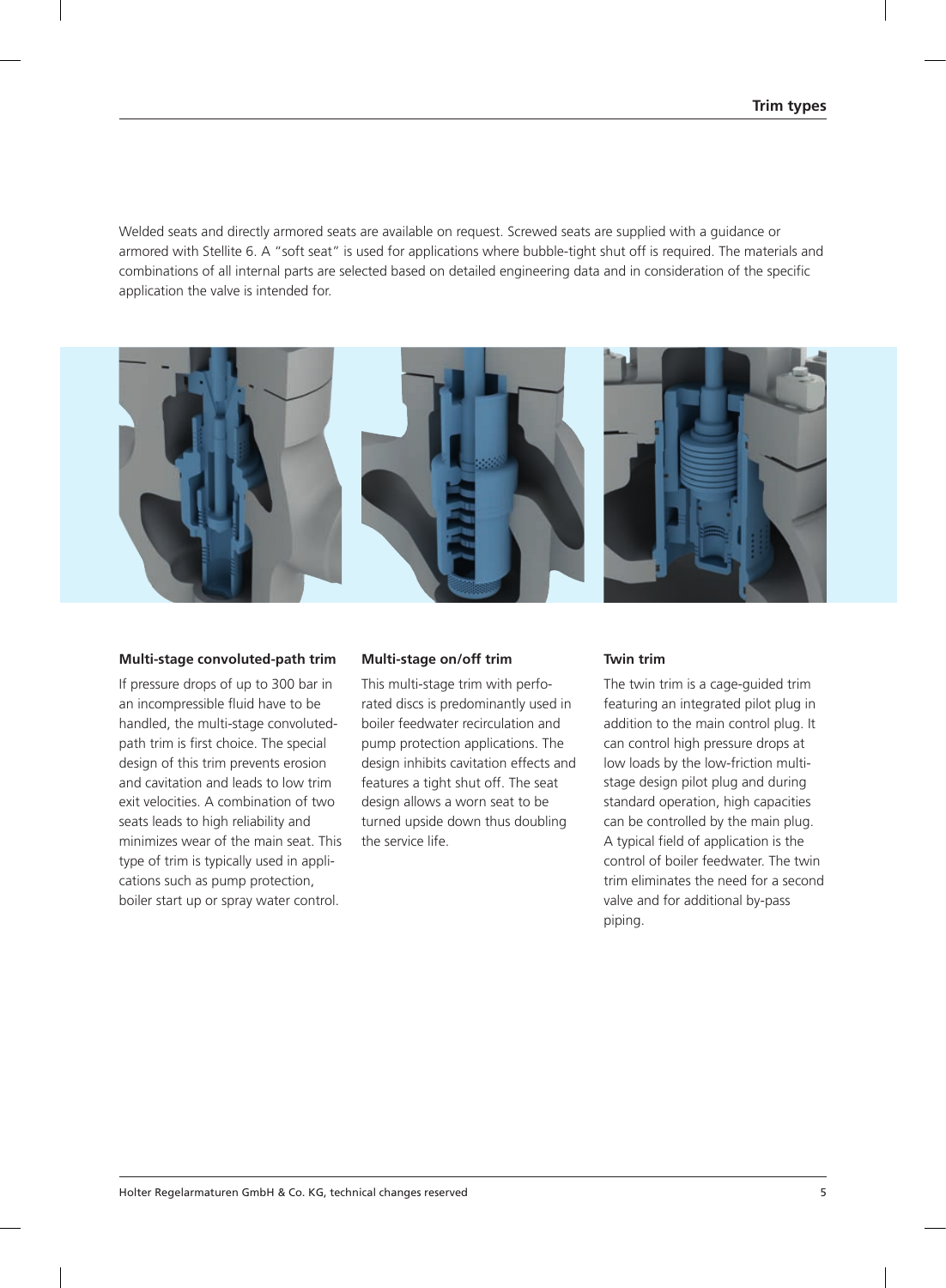The sealing system employed is selected based on the process fluid and the conditions of operation. The HORA Heavy Duty Control Valve can be fitted with a selection of special sealing measures to ensure the lowest possible emission and to minimize friction. The configurations can, to some degree, be combined. Some of the available stem sealing options are presented below.



# **Packing box**

On the left side of the above illustration the standard version of the packing box with compression gland is shown. This setup is retightened by the stud screws located on the flange. As shown on the right side of the illustration, by adding a set of disc springs an even pressure of the packing rings on the stem can be achieved. No further modification of the valve is required.

### **High-temperature setup**

At high operating temperatures, the stem sealing has to be kept below its maximum permissible temperature. This is accomplished by a cooling fin extension in combination with a suitable high-temperature packing material. Adequate CFD simulations yield the cooling fin area required for sufficient heat radiation to protect the packing material from overheating.

# **Bellows-sealed bonnet**

In cases where exceptional leak tightness is demanded, especially if the fluids are corrosive, highly inflammable or harmful to the environment, a bellows-sealed bonnet can be employed. Exposure of the process media to the surrounding atmosphere is completely inhibited by the pressure-tight welding of the bellows to the stem and the bellows bearing. Any leak can be detected via the test port, the monitoring space of which is additionally sealed by a selfadjusting packing box.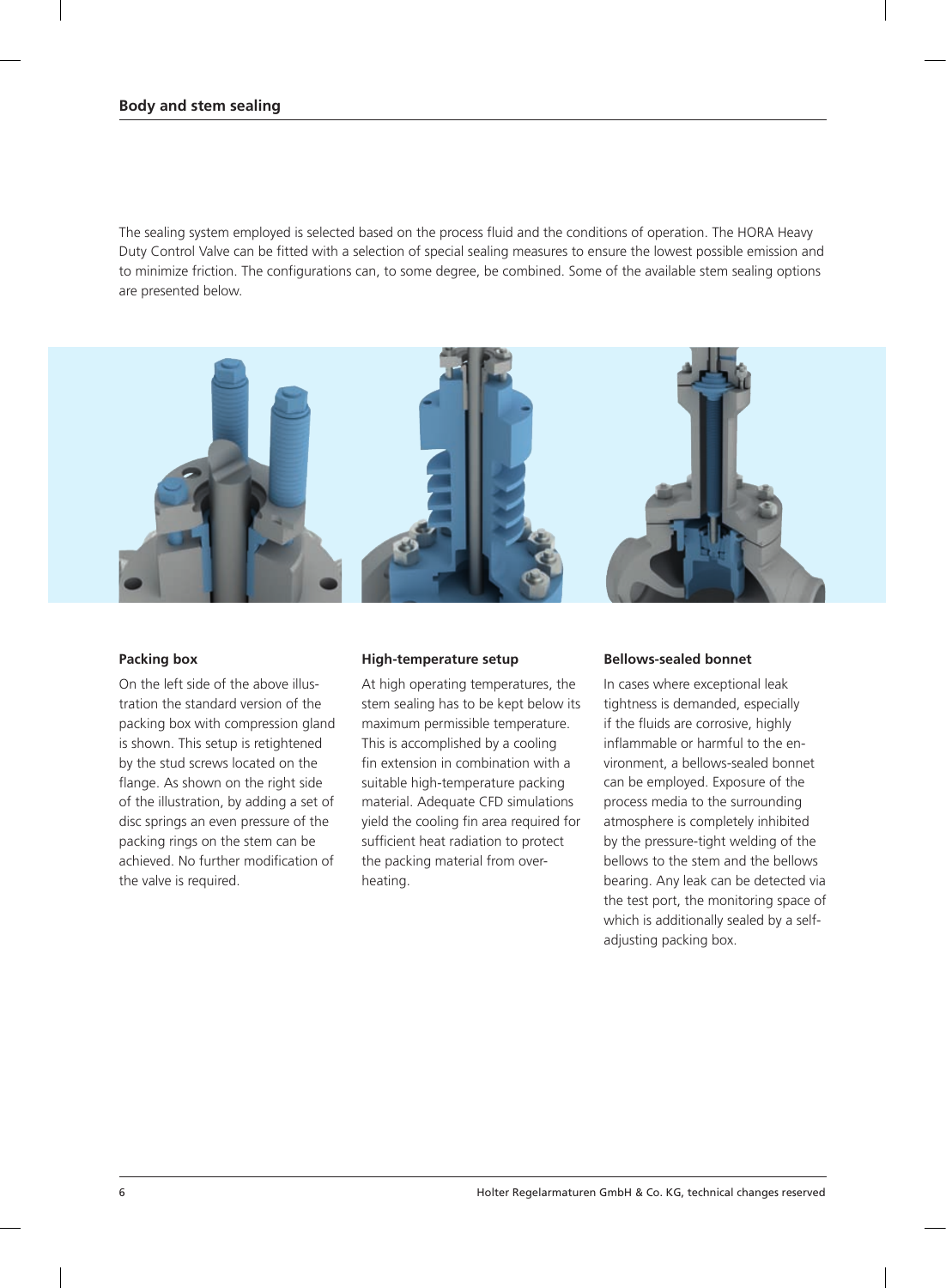When the valves are to be installed outside, the stem sealing and the connection with the actuator has to be weatherresistant and designed to prevent the ingress of foreign matter. To choose a suitable protection, the maximum operating temperature of the packing box has to be observed and all components protruding from the insulation material should be preserved by a high-quality corrosion-resistant coating.



# **Rubber bellows**

For operating temperatures up to 260 °C (500 °F), a rubber bellows may be used as a protective measure for the stem sealing.

### **Metal bellows**

For operating temperatures above 260 °C (500 °F), a bonnet with metal bellows is employed to protect the stem sealing components.

### **Packing box with wiper**

In low-temperature applications where protection against dirt and water is needed, a wiper cleans the stem before it moves through the packing.

The materials and construction of the stem sealing system are selected based on the respective specifications, e.g. TA Luft construction according to VDI 2440 and DIN EN ISO 15848-1 (Technical instructions on air quality control, administrative regulations issued by the German Government). Additional parameters have to be taken into account, e.g. temperature, pressure, type of medium, stroke velocity, number of strokes, stem diameter and allowed leakage class.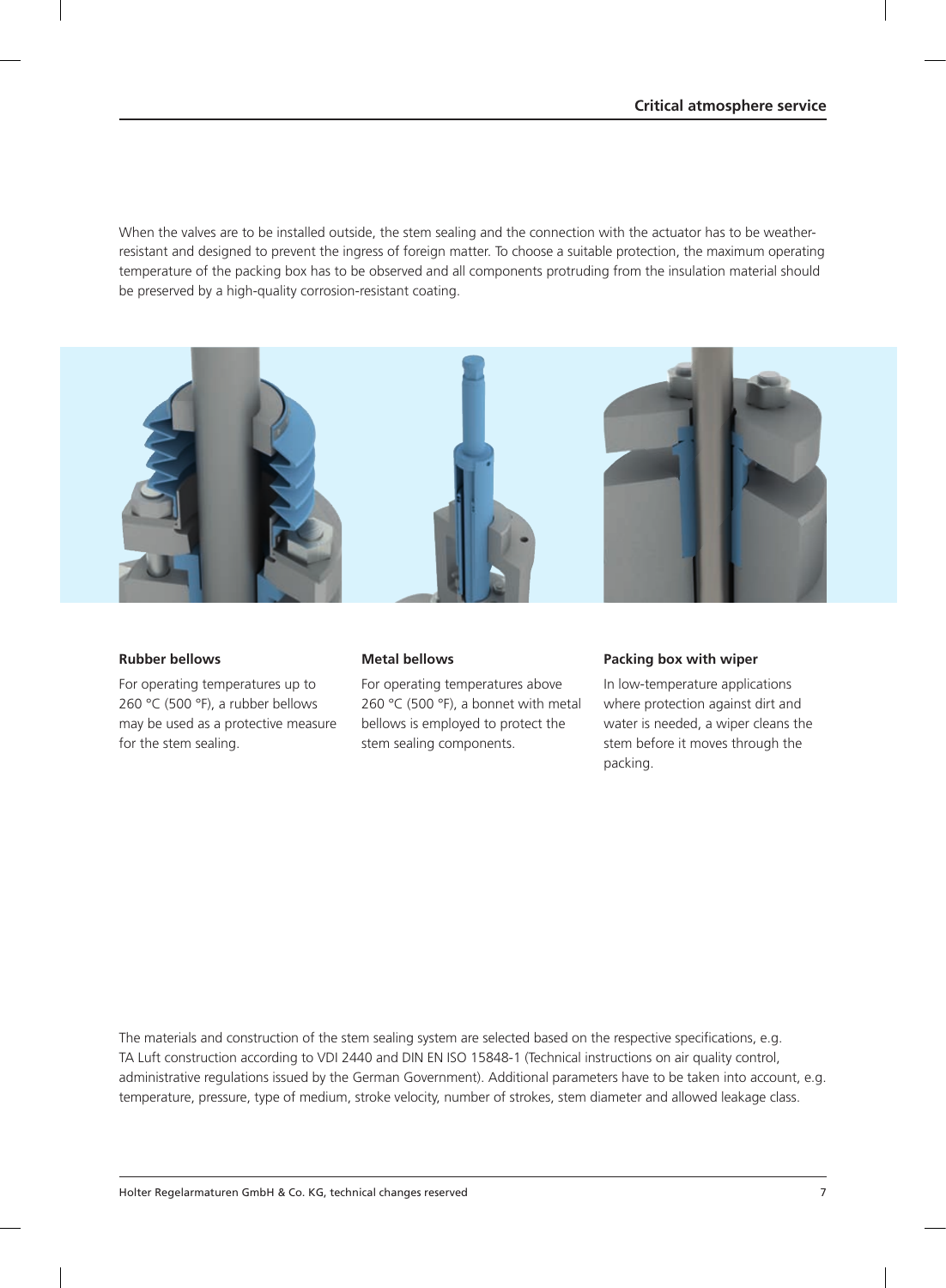The HORA Heavy Duty Control Valves can be supplied with any valve characteristic. The design of the valve trim affects how the valve capacity changes depending on the valve lift. A trim is chosen to compensate for the non-linear behavior of the system in which the valve is used. Thus, the overall behavior of the system ideally is linearized.

A linear valve characteristic results in a flow proportional to the valve lift for a constant pressure drop. This valve characteristic is predominantly used for flow rate control. With an equal-percentage characteristic each increment of the valve lift results in an equal-percentaged rise in the medium flow rate. This type of characteristic is generally used for pressure control applications. HORA can also supply square and on/off characteristics as well as any modified characteristic for special applications.

The rangeability is the ratio of the maximum to minimum controllable Kv (or Cv) value. HORA Heavy Duty Control Valves are available with exceptionally high rangeabilities to handle wide variations of load and combinations of startup and maximum load conditions such as those experienced in boiler feedwater control applications.

The flow coefficient Kv is the flow of water (in m<sup>3</sup>/h) at a temperature of 5 to 30 °C through a valve with a pressure drop of 1 bar across the valve. The Kv value at maximum valve opening is denoted as Kvs.



- 
- square equal-percentage

Typical valve characteristics

The mathematical expression for the flow coefficient Kv is:

$$
K_v = Q \cdot \sqrt{\frac{1 \text{ bar}}{\Delta p} \cdot \frac{\rho}{1000 \frac{\text{kg}}{\text{m}^3}}}
$$

where:

•  $Q =$  rate of flow (in m<sup>3</sup>/h)

•  $\Delta p$  = pressure drop across the valve (in bar)

•  $\rho$  = density of the fluid at load conditions (in kg/m<sup>3</sup>)

The formula to convert Ky into Cy is:  $Cv = 1.156$  Ky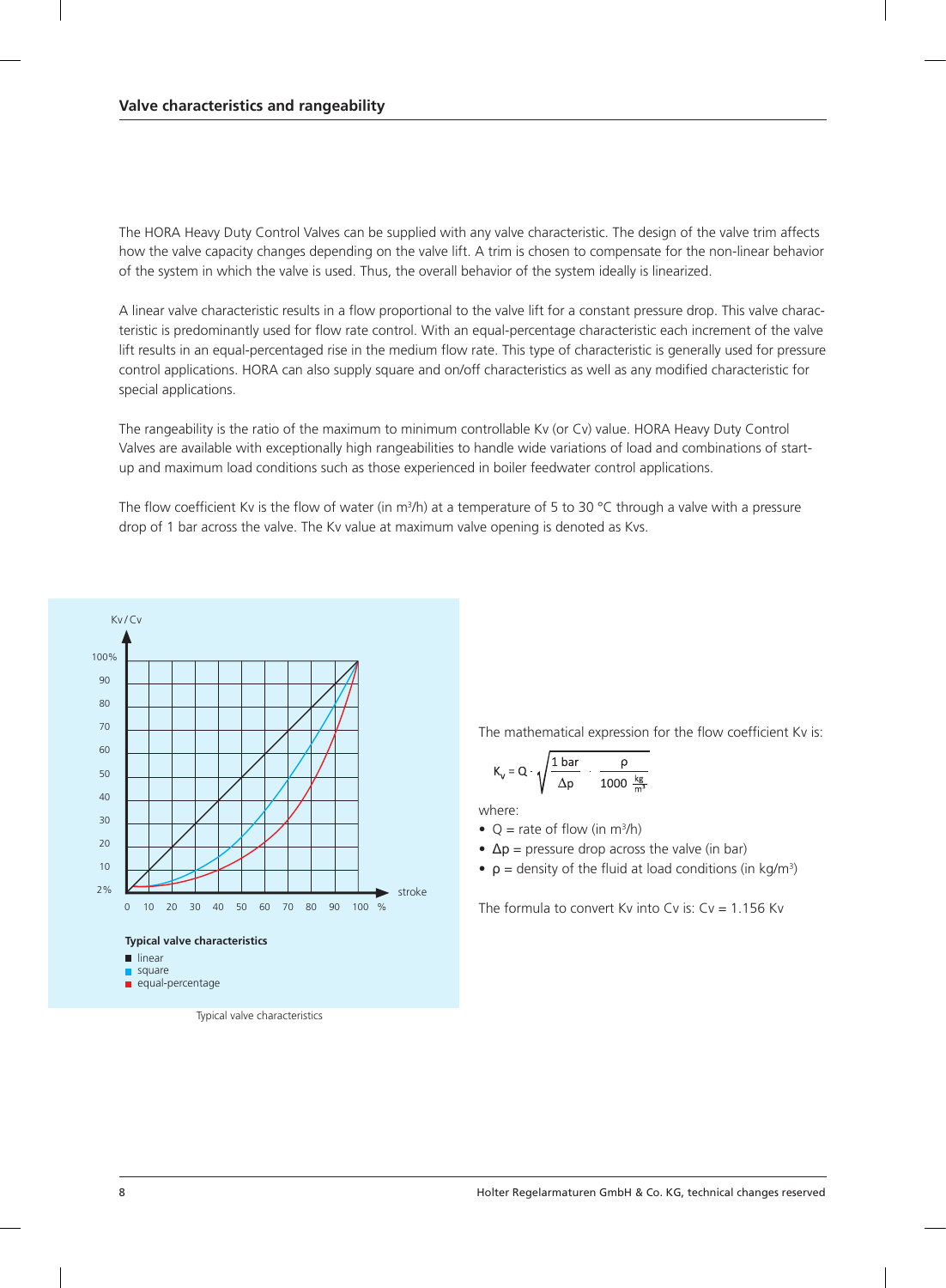The HORA Heavy Duty Control Valves can be combined with all types of actuators. Electric or pneumatic actuators are used by default, however, other types are available on request.

HORA yokes for the conversion of rotary to linear motion can also be used for pneumatic HORA actuators. This is facilitated by the standardized interfaces F10 and F14 for multiturn actuators of all brands. If a multiturn actuator with B1 socket is mounted to a HORA valve, the valve can also be changed over to the above-mentioned pneumatic actuators without the need of a new yoke.

Additional components, such as limit switches and positioners, can be mounted to HORA yokes according to NAMUR guidelines onto the yoke spline or with the help of mounting rails.



Pneumatic actuator with or without additional manual drive

Multiturn actuator, all brands suitable Manual drive with or without gear box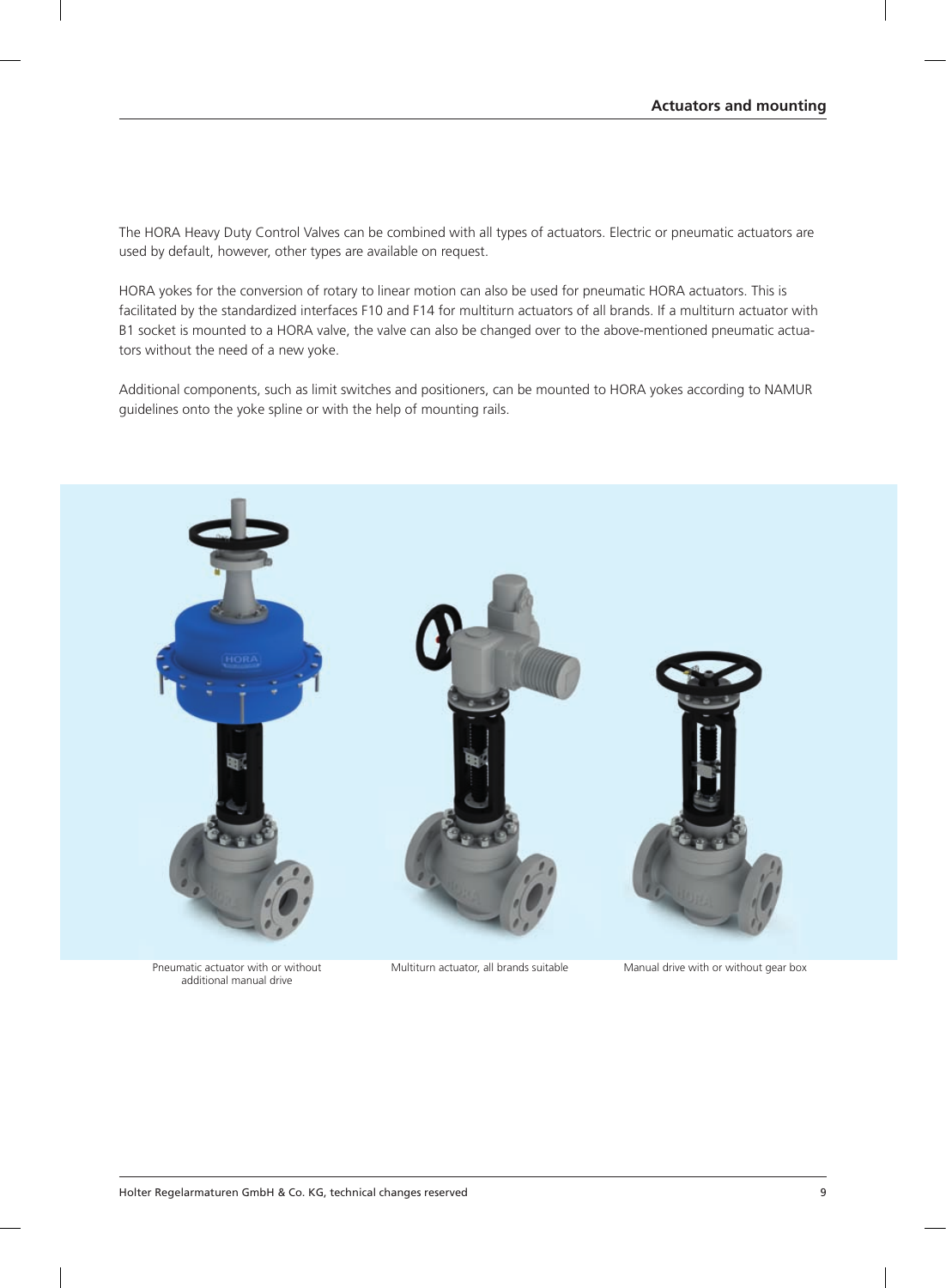HORA is a family-owned business focusing on constant process improvement, coupled with continuity and reliability. We are committed to provide fully engineered, tested and proven products for the most severe applications. High emphasis is placed on the compliance with international standards including the PED and ASME. Our engineering experts design, develop and test our products to meet the challenging demands of our customers' process requirements.



To achieve highest quality, HORA valves are carefully designed by state-of-the-art methods.

To ensure that our valves are manufactured to the highest possible quality while using the most costeffective techniques, we employ state-of-the-art technologies such as 3D modeling, Finite Element Method (FEM), Computational Fluid Dynamics (CFD), prototyping and Kv (Cv) test facilities. The resulting valves are perfectly suited to fulfill our customers' expectations and will certainly add value to their business.



The new HORA Product Configurator is developed by experienced graduate engineers.

To make certain that the results of the engineering process are effectively used within our range of products, we have developed a new and unique valve sizing and product configuration software implementing the latest EN and ISA standards.



Design, manufacturing and service of HORA valves is carried out by experts only.

Our service does not end with product delivery - the HORA Power Technology Service Team is available to support the valves through their full life cycle. You can benefit from our factory-trained specialists through our established global network of partners. For more detailed information on the HORA Power Technology Service, please ask for the booklet "Forget Your Problems!" available from HORA.

In cases where an existing valve of any manufacture has to be replaced, HORA can assist. By way of an engineered retrofit, a completely new valve can be supplied to the same specification and dimensions thereby negating the need for piping modifications.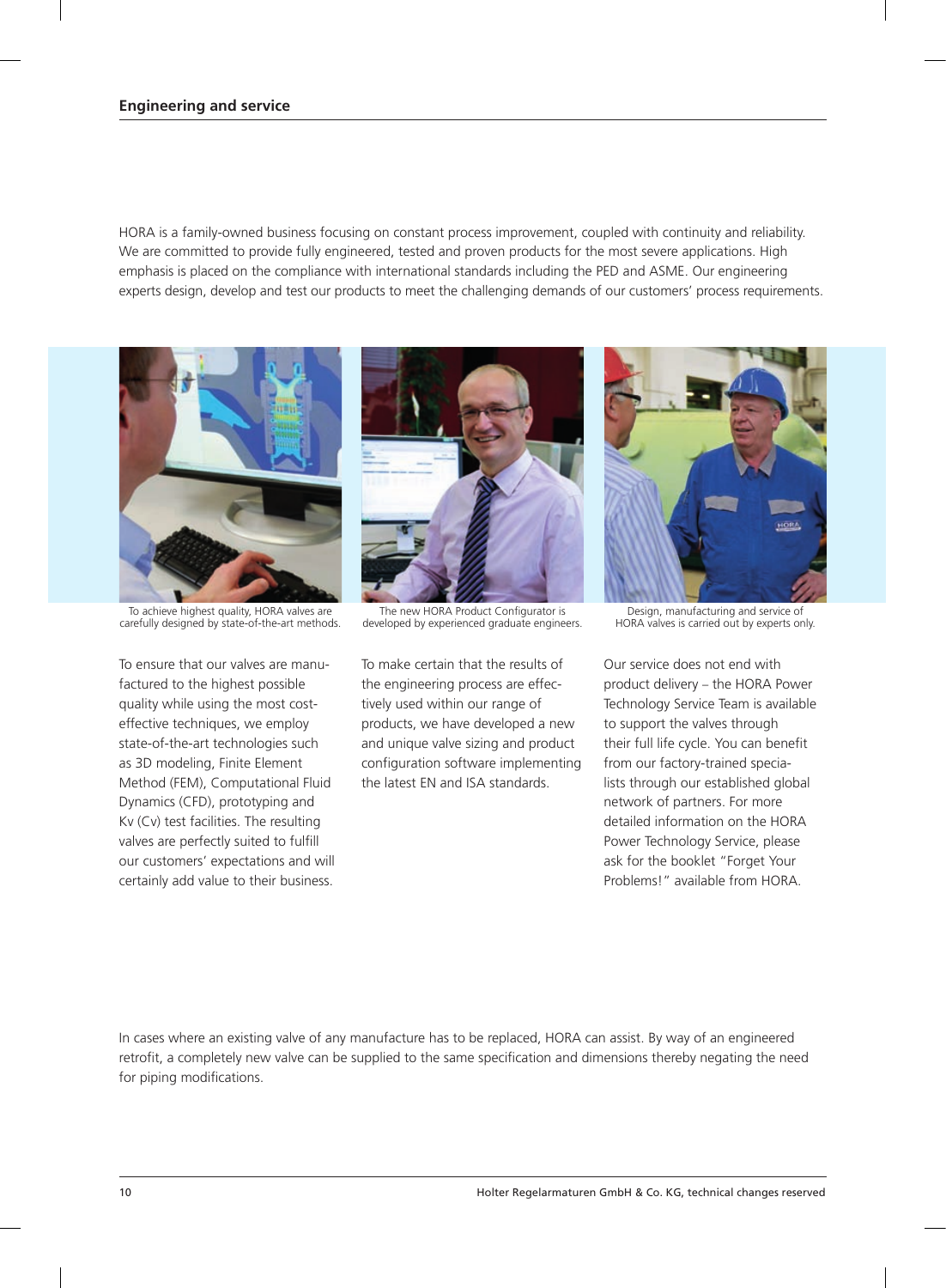# **Technical features**

| application       | <b>DIN</b>                                                                                         | <b>ASME</b>                      |  |  |  |
|-------------------|----------------------------------------------------------------------------------------------------|----------------------------------|--|--|--|
| valve body size   | DN 25 to DN 600                                                                                    | DN 25 to DN 600                  |  |  |  |
| valve body rating | PN 63, PN 100, PN 160, PN 250                                                                      | Class 600, Class 900, Class 1500 |  |  |  |
| fluid temperature | $-196$ °C to 600 °C                                                                                | -321 °F to 1112 °F               |  |  |  |
|                   |                                                                                                    |                                  |  |  |  |
| medium            | gases, steam, liquids                                                                              |                                  |  |  |  |
| connection        | flanges (RF, RTJ), socket welded, butt welded, extensions in accordance to international standards |                                  |  |  |  |
| leakage class     | metal seat: class IV (0.01 % of Kvs), optional class V; soft seat: class VI                        |                                  |  |  |  |
| rangeability      | 50 : 1 (typical) or higher                                                                         |                                  |  |  |  |
|                   |                                                                                                    |                                  |  |  |  |

**actuation** manually, pneumatic diaphragm or piston actuator, electric actuator, electro-hydraulic actuator **quality assured manufacturing** DIN ISO 9001:2000, PED 97/23/EC KTA 1401 (accreditation ordinance for suppliers of valves for nuclear power plants)

**standards**

| <b>EN 558</b>      | Industrial valves – face-to-face and centre-to-face dimensions of metal valves for use in |  |  |  |
|--------------------|-------------------------------------------------------------------------------------------|--|--|--|
|                    | flanged systems – PN and Class designated valves                                          |  |  |  |
| <b>EN 1092-1</b>   | Flanges and their joints - circular flanges for pipes, valves, fittings and accessories,  |  |  |  |
|                    | PN designated – Part 1: steel flanges                                                     |  |  |  |
| <b>EN 1349</b>     | Industrial process control valves                                                         |  |  |  |
| EN 60534-4         | Industrial process control valves – Part 4: inspection and routine testing                |  |  |  |
| EN 60534-2         | Industrial process control valves – Part 2: flow capacity                                 |  |  |  |
| <b>ASME B16.25</b> | Buttwelding ends                                                                          |  |  |  |
| <b>ASME B16.34</b> | Valves – flanged, threaded and welding end                                                |  |  |  |
| <b>EN 19</b>       | Marking of metallic valves                                                                |  |  |  |
| <b>EN 12516</b>    | Industrial valves - shell design strength                                                 |  |  |  |
|                    |                                                                                           |  |  |  |

| body materials          | material number    | standard   | temperature range               |                              |  |
|-------------------------|--------------------|------------|---------------------------------|------------------------------|--|
| GP240GH+N               | $1.0619 + N$       | EN10213    | $-10 °C$ to 450 °C              | $14^{\circ}$ F to<br>842 °F  |  |
| <b>Grade WCB</b>        | <b>UNS J03002</b>  | ASME SA216 | -28 °C to 427 °C                | $-18$ °F to 801 °F           |  |
| G17CrMo5-5              | 1.7357             | EN10213    | to 550 °C<br>$-10 °C$           | 1022 °F<br>$14^{\circ}$ F to |  |
| Grade WC6               | <b>UNS J12072</b>  | ASME SA217 | $-28 °C$ to 595 °C              | 1103 °F<br>$-18$ °F to       |  |
| G17CrMo9-10             | 1.7379             | EN10213    | $-10 °C$ to 600 °C              | 1112 °F<br>$14^{\circ}$ F to |  |
| Grade WC9               | <b>UNS J21890</b>  | ASME SA217 | $-28$ °C to 593 °C              | 1099 °F<br>$-18$ °F to       |  |
| <b>Grade C12A</b>       | <b>UNS: J84090</b> | ASME SA217 | $-28$ °C to 593 °C              | 1099 °F<br>$-18$ °F to       |  |
| GX23CrMoV12-1           | 1.4931             | EN10213    | $-10 °C$ to 600 °C              | 1112 °F<br>$14^{\circ}$ F to |  |
| G20Mn5                  | 1.6220             | EN10213    | 300 $^{\circ}$ C<br>$-40 °C$ to | 572 °F<br>$-40$ °F to        |  |
| <b>Grade LCC</b>        | <b>UNS J02505</b>  | ASME SA352 | -46 °C<br>300 °C<br>to          | -50 °F<br>572 °F<br>to       |  |
| <b>GX5CrNiMo19-11-2</b> | 1.4408             | EN10213    | 400 °C<br>$-196 °C$<br>to       | 752 °F<br>$-321$ °F<br>to    |  |
| <b>Grade CF8M</b>       |                    | ASME SA351 | 400 °C<br>-196 °C<br>to         | -321 °F<br>752 °F<br>to      |  |